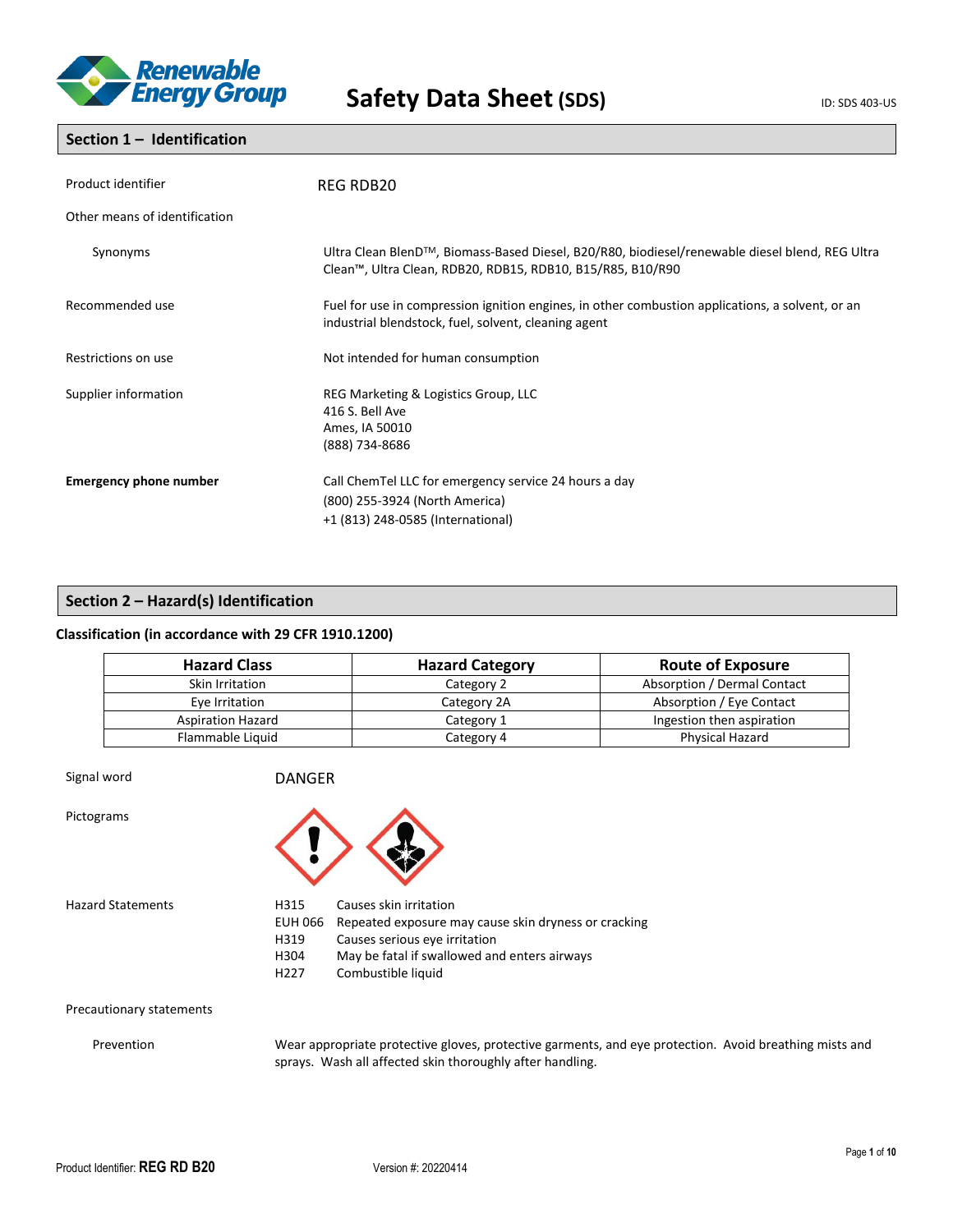

|                                                               | Keep container tightly closed. Keep away from heat, sparks, open flames, hot surfaces, and other potential<br>ignition sources. Ground / bond container and receiving equipment and take precautionary measures<br>against static discharge – including the use of non-sparking tools and explosion-proof equipment.                                                  |
|---------------------------------------------------------------|-----------------------------------------------------------------------------------------------------------------------------------------------------------------------------------------------------------------------------------------------------------------------------------------------------------------------------------------------------------------------|
| Response                                                      | Do NOT induce vomiting. If swallowed: Immediately call a poison control center or physician.                                                                                                                                                                                                                                                                          |
|                                                               | Take off contaminated clothing immediately and wash it before reuse. If on skin, wash thoroughly with<br>soap and water. If skin irritation or rash occurs, get medical advice.<br>If in eyes: Rinse cautiously with water for several minutes. Remove contact lenses, if present and easy to<br>do. Continue rinsing. If irritation persists: Get medical attention. |
|                                                               | In case of fire, use dry chemical or foam extinguisher $-$ NOT water stream.                                                                                                                                                                                                                                                                                          |
| Storage                                                       | Store in a tightly closed container in a cool well-ventilated area.                                                                                                                                                                                                                                                                                                   |
| Disposal                                                      | Dispose of contents/container in accordance with local, state, and federal regulations.                                                                                                                                                                                                                                                                               |
| Hazards not otherwise specified                               | Static Accumulator (50 picosiemens or less). This product can accumulate static charge by flow or<br>agitation, and a static discharge could cause this product to ignite.                                                                                                                                                                                            |
| Ingredient(s) with unknown<br>acute toxicity (if $\geq 1\%$ ) | This product is not classified based on testing of the mixture as a whole. Up to 100% of this mixture<br>contains ingredients of unknown acute toxicity.                                                                                                                                                                                                              |

# **Section 3 – Composition / Information on Ingredients**

# **Basic components:** This product is a complex combination of hydrocarbons obtained by the hydrodeoxygenation and catalytic hydroisomerization of animal fats and vegetable oils followed by distillative fractionation. It consists mostly of branched and linear paraffins having carbon numbers ranging from  $C_9$  to  $C_{18}$ .

| <b>Chemical Name</b>                          | <b>Common Name &amp; Synonyms</b> | <b>CAS number</b> | % of product |
|-----------------------------------------------|-----------------------------------|-------------------|--------------|
| Fuels, diesel, C9-18-alkane branched & linear | Renewable Hydrocarbon Diesel, RD, | 1159170-26-9      | 79 – 95%     |
|                                               | Renewable Diesel                  |                   |              |
| Fatty acids, C14-18 and C16-18-unsatd., Me    | Methyl esters, biodiesel          | 67762-26-9        | $5 - 20%$    |
| esters                                        |                                   |                   |              |
| Petroleum fuel oil                            | Diesel fuel                       | 68476-30-2        | $< 1\%$      |

# **Section 4 – First-Aid Measures**

### First-aid measures for exposure

| Inhalation  | If breathing difficulties develop, move victim away from source of exposure and into fresh air. Seek<br>medical attention.                                                      |
|-------------|---------------------------------------------------------------------------------------------------------------------------------------------------------------------------------|
| <b>Skin</b> | Take off contaminated clothing immediately and wash it before reuse. If on skin, wash thoroughly with<br>soap and water. If skin irritation or rash occurs, get medical advice. |
| Eyes        | Rinse cautiously with water for several minutes. Remove contact lenses, if present and easy to do.<br>Continue rinsing. If irritation persists: Get medical attention.          |
| Ingestion   | Aspiration Hazard: Do NOT induce vomiting. If swallowed: Immediately call a poison control center or<br>physician.                                                              |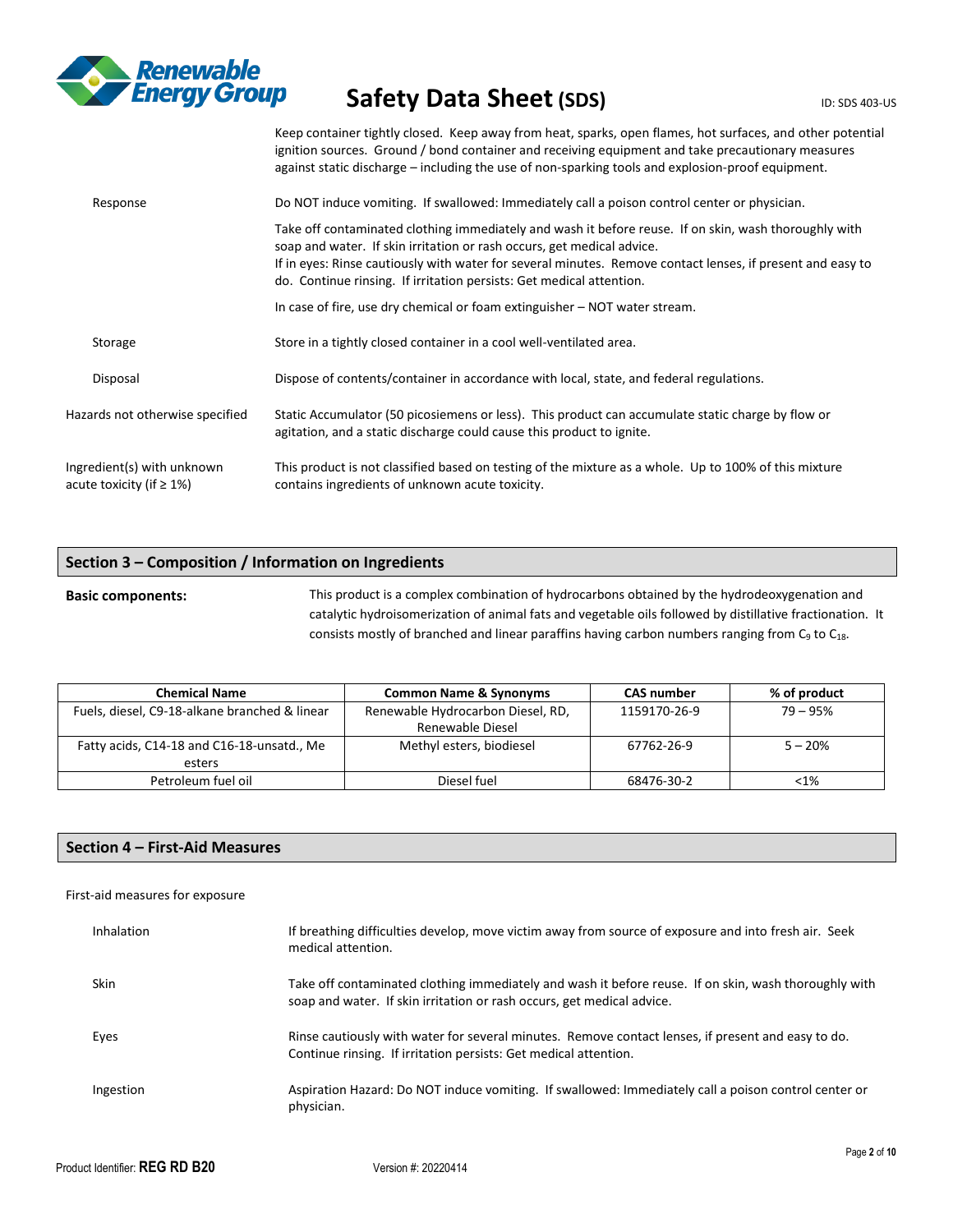

Most important symptoms / effects

| Acute                                        | Aspiration into the lungs can cause fatal chemical pneumonitis. If ingestion has occurred, assume there<br>is a risk of aspiration into the lungs – especially if nausea or irritation occurs. |
|----------------------------------------------|------------------------------------------------------------------------------------------------------------------------------------------------------------------------------------------------|
| Delayed / Chronic                            | Repeated exposure may cause dryness and cracking of the skin.                                                                                                                                  |
| Indication of immediate medical<br>attention | Aspiration into the lungs can cause fatal chemical pneumonitis. Treat symptomatically and supportively.                                                                                        |
| Special treatment needed, if<br>necessary    | No information available.                                                                                                                                                                      |

# **Section 5 – Fire-Fighting Measures**

| Suitable extinguishing media                             | Firefighting foam, dry chemical, carbon dioxide, or other clean extinguishing agents (such as Halon or<br>Halotron). Water mist may be effective for extinguishing soaked oily materials if applied by<br>experienced fire-fighting personnel.                                                                                                                                                                                                                                                                                                                                                                       |
|----------------------------------------------------------|----------------------------------------------------------------------------------------------------------------------------------------------------------------------------------------------------------------------------------------------------------------------------------------------------------------------------------------------------------------------------------------------------------------------------------------------------------------------------------------------------------------------------------------------------------------------------------------------------------------------|
| Unsuitable extinguishing media                           | Do not use a solid water stream, as it may scatter and spread the fire.                                                                                                                                                                                                                                                                                                                                                                                                                                                                                                                                              |
| Specific hazards arising from the<br>chemical            | Static accumulator (50 picosiemens or less), unless performance additive has been added to mitigate<br>static accumulation. This product can accumulate static charge by flow or agitation, and a static<br>discharge could cause this product to ignite. This product can be ignited by heat, sparks, flames, or<br>other sources of ignition (e.g., static electricity, pilot lights, or mechanical/electrical equipment).<br>Heated liquid can release vapors that may readily form flammable mixtures at or above its flash<br>point. If container is not properly cooled, it can rupture in the heat of a fire. |
| Hazardous combustion products<br>include                 | Carbon monoxide, carbon dioxide, nitrogen oxides, and hydrocarbons.                                                                                                                                                                                                                                                                                                                                                                                                                                                                                                                                                  |
| Protective equipment and precautions<br>for firefighters | Incipient stage fires may be controlled with a portable fire extinguisher. For fires beyond the<br>incipient stage, evacuate all unnecessary personnel. Emergency responders in the immediate area<br>should wear standard firefighting protective equipment, including self-contained breathing apparatus<br>(SCBA) and full bunker gear. In case of external fires in proximity to storage containers, use water<br>spray to keep containers cool, if it can be done safely. Prevent runoff from entering streams, sewers,<br>storm drains, or drinking water supply.                                              |

### **Section 6 – Accidental Release Measures**

Personal precautions, protective equipment, and emergency procedures Keep all sources of ignition away from spill / release. The use of explosion-proof equipment is recommended. Wear protective garments, impervious oil resistant boots, protective nitrile gloves, and safety glasses. If product has been heated, wear appropriate thermal and chemical protective equipment. If splash is a risk, wear splash resistant goggles and face shield. Shut off source of spill, if safe to do so. Contain spill to the smallest area possible. Isolate immediate hazard area and remove all nonessential personnel. Prevent spilled product from entering streams, sewers, storm drains, unauthorized treatment drainage systems, and natural waterways. Place dikes far ahead of the spill for later recovery and disposal. Immediate cleanup of any spill is recommended**. If material spills into or upon any navigable waters and causes a film or sheen on the surface of the water, immediately notify the National Response Center at 1-800-424-8802.**

Methods for containment and clean-up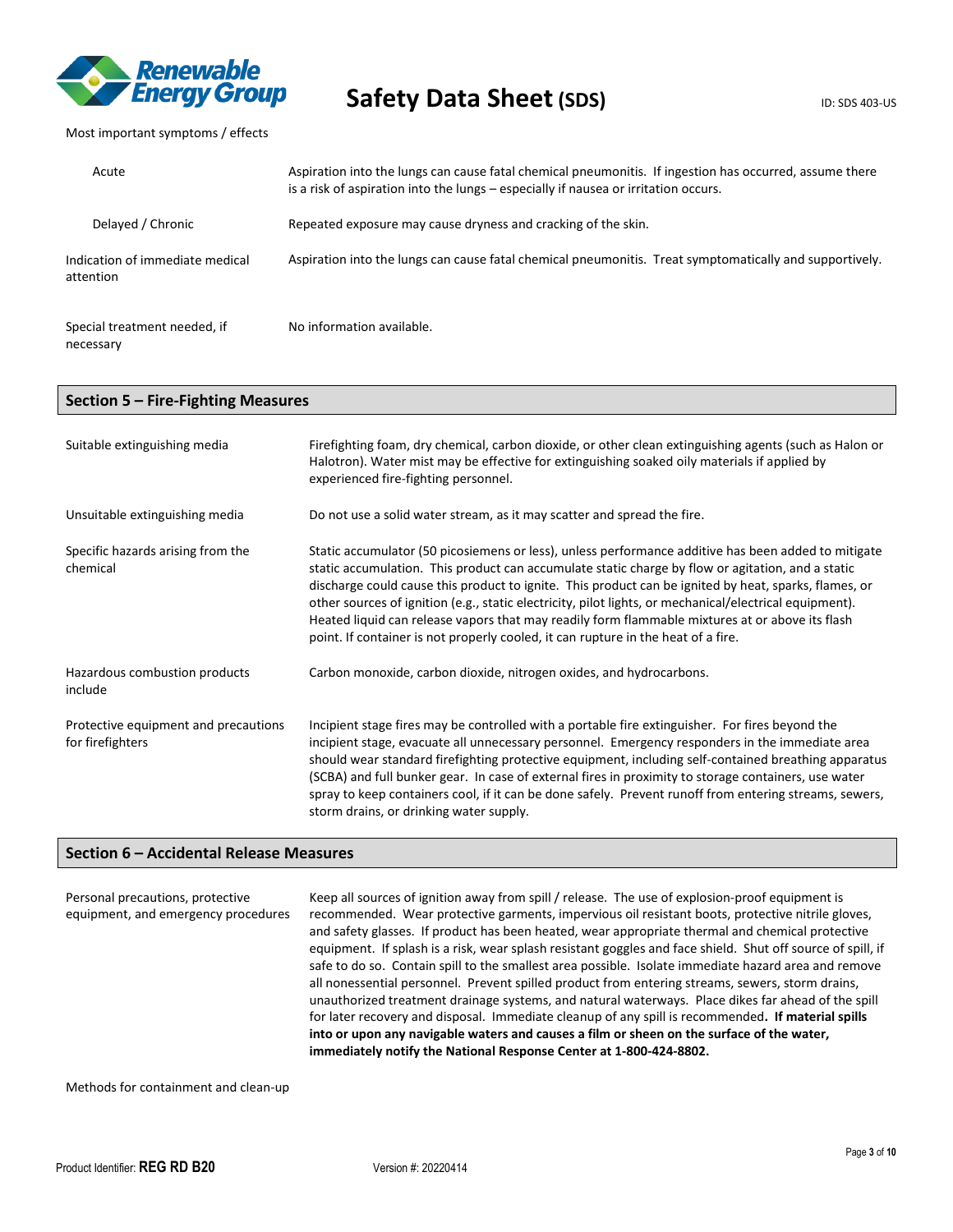

| Small spill / incidental release | Small spills can be cleaned up with absorbent inert media (oil dri, sand, or earth), or absorbent pads.<br>Use soapy water or degreaser to remove oily residue from the affected area, then rinse area with<br>water. Place saturated materials in an appropriate oily waste container (metal can with a metal lid or<br>an enclosed oily waste dumpster), and dispose of according to local, state, and federal regulations.                                                                                                                                                                                                                                                                           |
|----------------------------------|---------------------------------------------------------------------------------------------------------------------------------------------------------------------------------------------------------------------------------------------------------------------------------------------------------------------------------------------------------------------------------------------------------------------------------------------------------------------------------------------------------------------------------------------------------------------------------------------------------------------------------------------------------------------------------------------------------|
| Large spill / release            | A spill remediation contractor with oil booms and skimmers may be needed for larger spills or spills<br>that come into contact with a waterway or sensitive wetland. Recover as much product as possible<br>by pumping it into totes or similar intermediate containers. Remove any remaining product with<br>absorbent inert media (oil dri, sand, or earth), or absorbent pads. Use soapy water or degreaser to<br>remove oily residue from the affected area, then rinse area with water. Place saturated materials in<br>an appropriate oily waste container (metal can with a metal lid or an enclosed oily waste dumpster),<br>and dispose of according to local, state, and federal regulations. |
| Other information                | Materials saturated with this product, such as oily rags, used oil dri, soaked insulation pads, etc., may<br>spontaneously combust due to product decomposition in the presence of oxygen. Place all such<br>materials into appropriate oily waste containers (such as metal cans with metal lids or oily waste<br>dumpsters with lids), and dispose of according to local, state, and federal regulations.                                                                                                                                                                                                                                                                                             |

# **Section 7 – Handling and Storage**

| Precautions for safe handling                               | Open container slowly to relieve any pressure. When transferring product, use pipes, hoses, and<br>tanks that are electrically bonded and grounded to prevent the accumulation of static electricity.<br>This product can accumulate static charge by flow or agitation, and a static discharge could cause<br>ignition. Use explosion-proof electrical equipment (ventilation, lights, material handling, etc). Wash<br>thoroughly after handling and before eating, drinking or using toilet facilities. Do not wear<br>contaminated clothing or shoes. Keep contaminated clothing away from sources of ignition such as<br>sparks or open flames. |  |  |
|-------------------------------------------------------------|------------------------------------------------------------------------------------------------------------------------------------------------------------------------------------------------------------------------------------------------------------------------------------------------------------------------------------------------------------------------------------------------------------------------------------------------------------------------------------------------------------------------------------------------------------------------------------------------------------------------------------------------------|--|--|
|                                                             | "Empty" containers can retain residue that may be ignitable. Do not pressurize, cut, weld, braze,<br>solder, drill, grind, or expose such containers to heat, flame, sparks or other sources of ignition. All<br>containers should be disposed of in an environmentally safe manner and in accordance with<br>governmental regulations.                                                                                                                                                                                                                                                                                                              |  |  |
| Conditions for safe storage, including<br>incompatibilities | Use and store this material in cool, dry, well ventilated areas away from all sources of ignition.<br>Storage tanks should have an appropriate ventilation and pressure relief system. Store only in<br>approved containers, and keep them tightly closed. Keep away from strong oxidizing agents, strong<br>reducing agents, strong acids, and strong bases. Open containers should be carefully resealed and<br>kept upright to avoid leakage. Protect the container against physical damage.                                                                                                                                                      |  |  |

# **Section 8 – Exposure Controls / Personal Protection**

### Precautions for safe handling

Component exposure limits

| Component                                                       | CAS#         | OSHA PEL | <b>ACGIH TLV</b> | Form                        | Weight %   |
|-----------------------------------------------------------------|--------------|----------|------------------|-----------------------------|------------|
| Fuels, diesel, C <sub>9-18</sub><br>alkane branched<br>& linear | 1159170-26-9 | None     | None             | Liquid, Vapor<br>or Aerosol | $78 - 95%$ |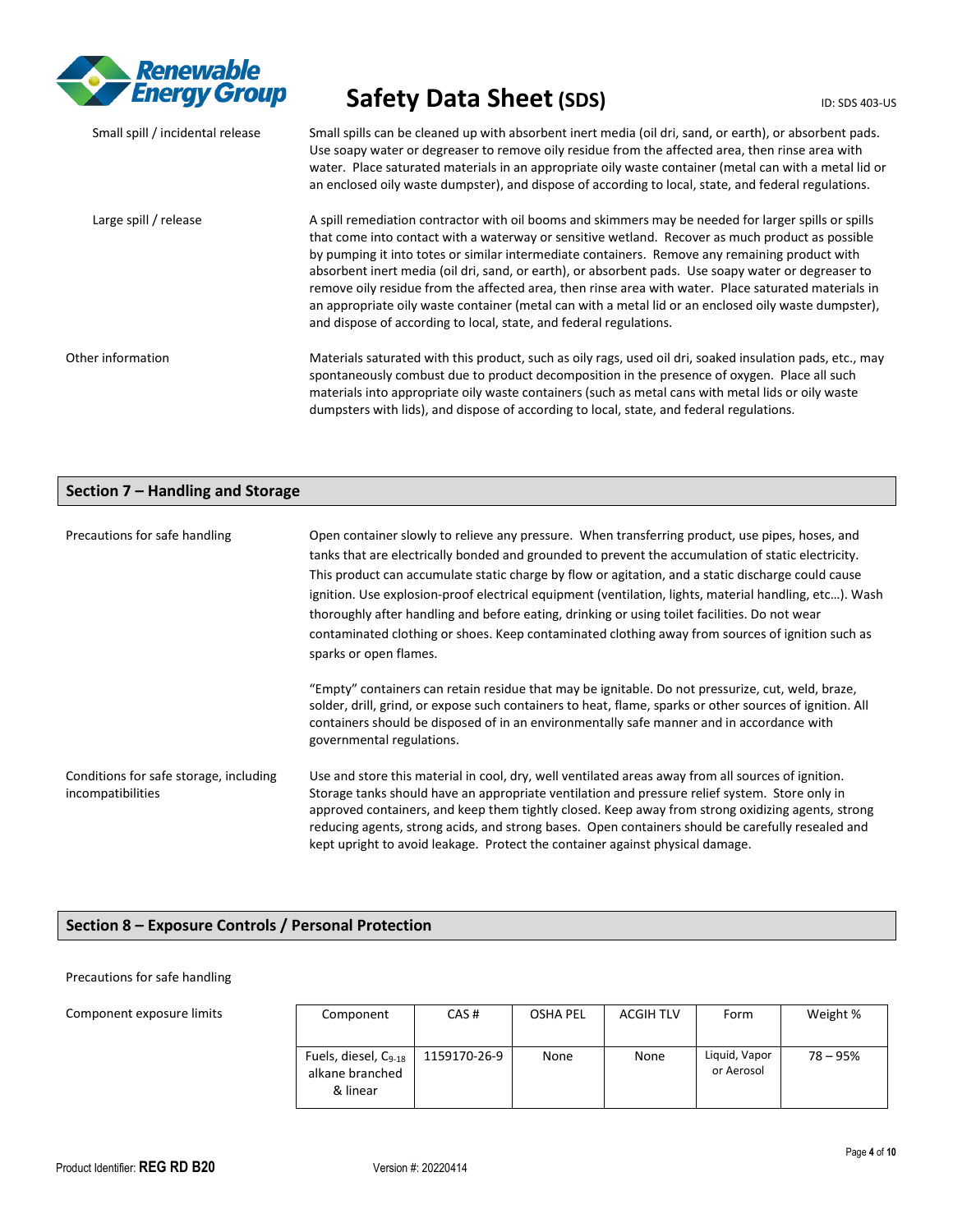

| Unsaturated<br>methyl esters | 67762-26-9 | None | None                         | Liguid             | $5 - 20%$ |
|------------------------------|------------|------|------------------------------|--------------------|-----------|
| Ultra low sulfur<br>diesel   | 68476-30-2 | None | 100 mg/m <sup>3</sup><br>TWA | Vapor &<br>Aerosol | $<$ 2%    |

| Appropriate engineering controls      | Keep product enclosed in primary containment (hoses, pipes, tanks, etc.) to avoid contact with skin.<br>Handle in accordance with good industrial hygiene and safety practices.                                                                                                                                                                                                                                                                                                                                                                                                                                                                                                                                                                                                                                                                                                                                                                                                                                                                                                                                                                                                                                                                                                                                |
|---------------------------------------|----------------------------------------------------------------------------------------------------------------------------------------------------------------------------------------------------------------------------------------------------------------------------------------------------------------------------------------------------------------------------------------------------------------------------------------------------------------------------------------------------------------------------------------------------------------------------------------------------------------------------------------------------------------------------------------------------------------------------------------------------------------------------------------------------------------------------------------------------------------------------------------------------------------------------------------------------------------------------------------------------------------------------------------------------------------------------------------------------------------------------------------------------------------------------------------------------------------------------------------------------------------------------------------------------------------|
|                                       | The level of protection and types of controls necessary will vary depending upon potential exposure<br>conditions. Select controls based on a risk assessment of local circumstances. Appropriate measures<br>include: Use sealed systems as far as possible. Adequate ventilation to control airborne concentrations<br>below the exposure guidelines/limits. Local exhaust ventilation is recommended. Eye washes and<br>showers should be available for emergency use. Firewater monitors and deluge systems are<br>recommended. Always observe good personal hygiene measures, such as washing hands after handling<br>the material and before eating, drinking, and/or smoking. Routinely wash work clothing and protective<br>equipment to remove contaminants. Discard contaminated clothing and footwear that cannot be<br>cleaned. Practice good housekeeping. Define procedures for safe handling and maintenance of controls.<br>Educate and train workers in the hazards and control measures relevant to normal activities associated<br>with this product. Ensure appropriate selection, testing and maintenance of equipment used to control<br>exposure, e.g. personal protective equipment, local exhaust ventilation. Do not ingest. If swallowed<br>then seek immediate medical assistance. |
| Hygiene measures                      | Wash hands, forearms and face thoroughly after handling chemical products, before eating, smoking<br>and using the lavatory and at the end of the working period. Appropriate techniques should be used to<br>remove potentially contaminated clothing. Wash contaminated clothing before reusing. Ensure that<br>eyewash stations and safety showers are close to the workstation location.                                                                                                                                                                                                                                                                                                                                                                                                                                                                                                                                                                                                                                                                                                                                                                                                                                                                                                                   |
| <b>Individual Protection Measures</b> |                                                                                                                                                                                                                                                                                                                                                                                                                                                                                                                                                                                                                                                                                                                                                                                                                                                                                                                                                                                                                                                                                                                                                                                                                                                                                                                |
| Personal protective equipment         |                                                                                                                                                                                                                                                                                                                                                                                                                                                                                                                                                                                                                                                                                                                                                                                                                                                                                                                                                                                                                                                                                                                                                                                                                                                                                                                |
| Eyes / face                           | Chemical splash goggles are recommended. However, if a local risk assessment determines that<br>chemical splash goggles may not be required, safety glasses should be selected to provide adequate eye<br>protection. If splash potential exists, add the use of a face shield.                                                                                                                                                                                                                                                                                                                                                                                                                                                                                                                                                                                                                                                                                                                                                                                                                                                                                                                                                                                                                                |
| Skin                                  | Wear disposable nitrile gloves for incidental contact. For more substantial contact, wear thicker nitrile<br>or other similar oil-resistant gloves. Wear protective garments, such as a chemical apron, chemical<br>resistant coveralls, or chemical resistant coat and pants, along with impervious oil-resistant boots.<br>Remove soaked protective equipment, decontaminate with soapy water, and rinse thoroughly before<br>reuse. Note: product will cause natural rubbers to degrade at a very rapid rate. Such protective<br>equipment will need to be carefully inspected after decontamination to see if it is still in serviceable<br>condition. Any defective or worn out equipment should be immediately discarded.                                                                                                                                                                                                                                                                                                                                                                                                                                                                                                                                                                                |
| Respiratory                           | No exposure limits are available for this product as a mixture, but appropriate organic vapor or supplied<br>air respiratory protection may be worn if irritation or discomfort is experienced. Where required,<br>respiratory protection must be provided and used in accordance with all local, state, and federal<br>regulations.                                                                                                                                                                                                                                                                                                                                                                                                                                                                                                                                                                                                                                                                                                                                                                                                                                                                                                                                                                           |

# **Section 9 – Physical and Chemical Properties**

| <b>Appearance - Physical State:</b> | Liauid                    | <b>Appearance - Color:</b>     | Clear to yellow/green tint (May also       |
|-------------------------------------|---------------------------|--------------------------------|--------------------------------------------|
|                                     |                           |                                | be colored red – if sold for off road use) |
| Odor:                               | Odorless to mild paraffin | <b>Odor Threshold:</b>         | No information available                   |
| pH:                                 | No information available  | <b>Melting/Freezing Point:</b> | No information available                   |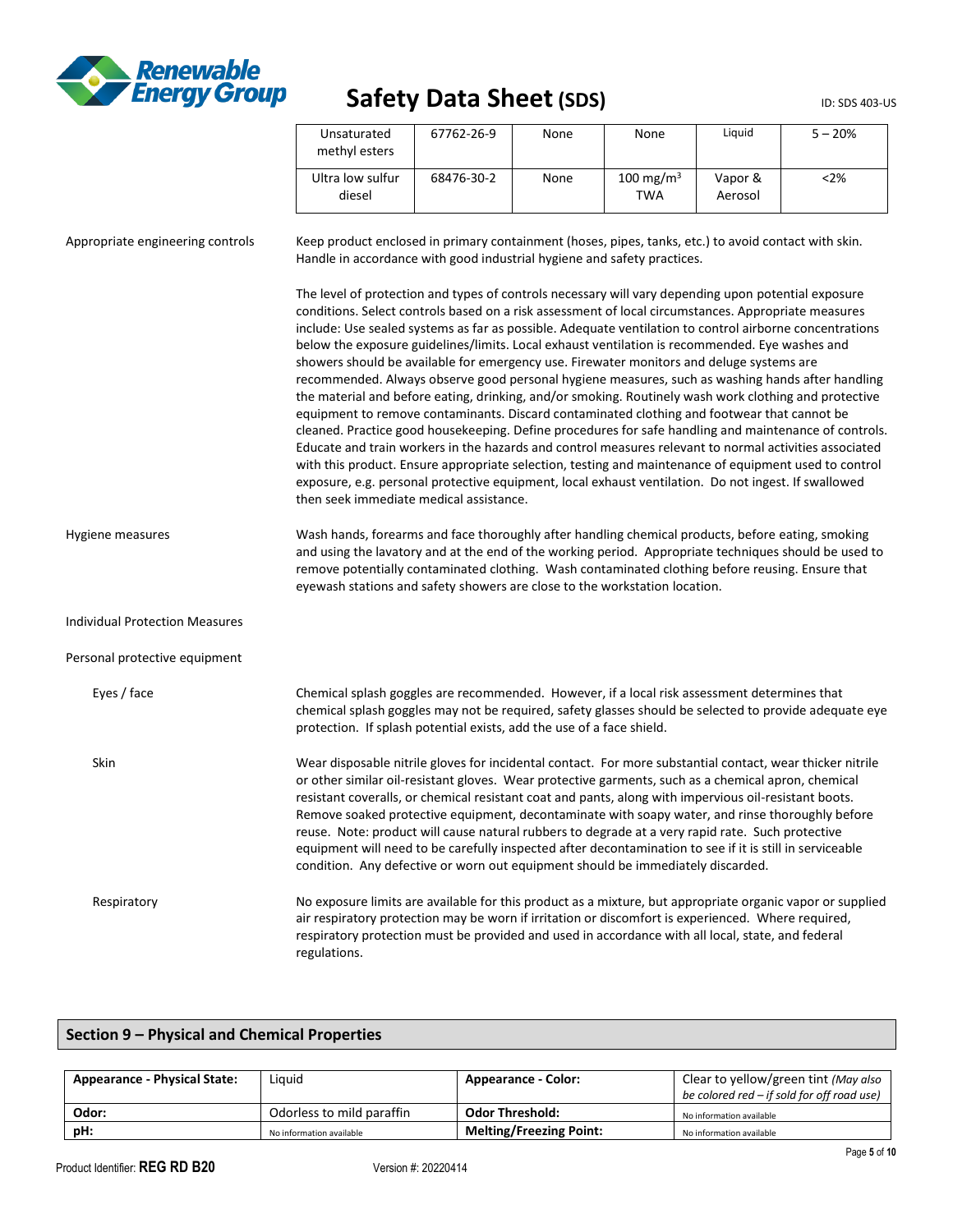

# Safety Data Sheet (SDS) **Safety** Data Sheet (SDS)

| <b>Boiling Point/Range:</b>    | 150-360°C (300-680°F)      | <b>Flash Point:</b>                       | $>60^{\circ}$ C ( $>140^{\circ}$ F) |
|--------------------------------|----------------------------|-------------------------------------------|-------------------------------------|
| <b>Evaporation Rate:</b>       | No information available   | Flammability (solid/gas):                 | No information available            |
| LFL:                           | 0.6%                       | UFL:                                      | 4.7%                                |
| <b>Vapor Pressure:</b>         | <0.3 mmHg @ $20^{\circ}$ C | <b>Vapor Density:</b>                     | $>1$ (air=1)                        |
| Relative Density @ 15° C:      | $0.77 - 0.82$ g/ml         | <b>Volatile Organic Compounds:</b>        | No information available            |
| Solubility (H <sub>2</sub> 0): | Insoluble                  | Solubility (other):                       | No information available            |
| <b>Auto Ignition Temp.:</b>    | No information available   | <b>Decomposition Temp.:</b>               | No information available            |
| Viscosity (at 40°C):           | $1.9 - 4.1$ cP             | Partition coefficient (n-octanol/water) : | No information available            |

# **Section 10 – Stability and Reactivity**

| Reactivity                         | When handled and stored appropriately, no dangerous reactions are known.                                                                                                                                                          |
|------------------------------------|-----------------------------------------------------------------------------------------------------------------------------------------------------------------------------------------------------------------------------------|
| Chemical stability                 | Stable in closed containers at room temperature under normal storage and handling conditions.<br>Hazardous polymerization will not occur.                                                                                         |
| Possibility of hazardous reactions | When handled and stored appropriately, no dangerous reactions are known.                                                                                                                                                          |
|                                    | If product is heated beyond its flash point, vapors can cause a flash fire.                                                                                                                                                       |
|                                    | See Sections 5 and 6 regarding spontaneous combustion of product-saturated absorbent materials.                                                                                                                                   |
| Conditions to avoid                | Ignition sources, accumulation of static electricity, heating product to its flash point, or allowing the<br>product to cool below its melting point (otherwise it may solidify and not be transferable until it is<br>reheated). |
| Incompatible materials             | Keep away from strong oxidizing agents, strong reducing agents, strong acids, and strong bases.                                                                                                                                   |
| Hazardous decomposition products   | Carbon monoxides, carbon dioxide, nitrogen oxides, hydrocarbons, water vapor.                                                                                                                                                     |

# **Section 11 – Toxicological Information**

| Likely routes of exposure | Absorption, ingestion, and inhalation.             |
|---------------------------|----------------------------------------------------|
| Symptoms                  |                                                    |
| Inhalation                | Coughing or irritation (vapor, mist, or aerosols). |
| Ingestion                 | Nausea, vomiting, or feeling unwell.               |
| Skin contact              | Redness, or irritation.                            |
| Eye contact               | Redness or irritation and tearing.                 |
| Acute toxicity            |                                                    |
| Oral                      | No information available.                          |
| Dermal                    | No information available.                          |
|                           | $D - - - - - - 40$                                 |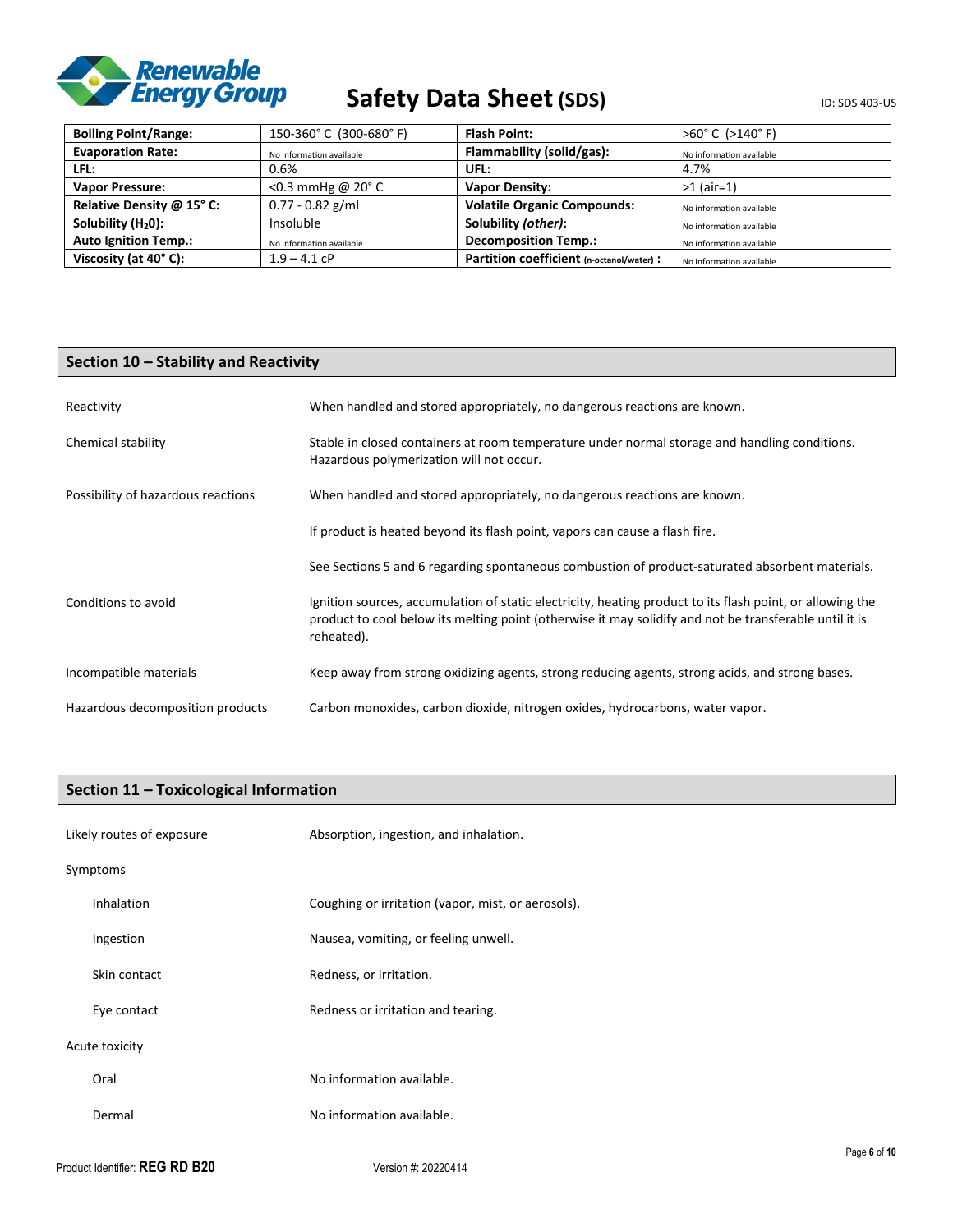

| Inhalation                            | No information available.                                                                                                                                           |
|---------------------------------------|---------------------------------------------------------------------------------------------------------------------------------------------------------------------|
| Skin corrosion / irritation           | No testing was available. However, prolonged or repeated skin contact may irritate the skin and<br>produce dermatitis.                                              |
| Serious eye damage / eye irritation   | No testing was available. However, oil mist may irritate the eyes.                                                                                                  |
| Sensitization (Respiratory or Skin)   | No information available.                                                                                                                                           |
| Germ cell mutagenicity                | No information available.                                                                                                                                           |
| Carcinogenicity:                      | No information available.                                                                                                                                           |
| Component carcinogenicity             | No information was available for the listed components of this product. However, IARC, NTP, and<br>NIOSH list diesel exhaust particulates as a possible carcinogen. |
| Reproductive / developmental toxicity | No information available.                                                                                                                                           |
| Specific target organ toxicity        | No information available.                                                                                                                                           |
| Single exposure                       | No information available.                                                                                                                                           |
| Repeated exposure                     | No information available.                                                                                                                                           |
| Aspiration hazard                     | Due to kinematic viscosity below 5.0 cSt, OSHA regulations state this product may be fatal if it is<br>swallowed and then enters the airways.                       |

# **Section 12 – Ecological Information**

#### Acute ecotoxicity - short-term exposure

| Fish                          | No information available. |
|-------------------------------|---------------------------|
| Invertebrates                 | No information available. |
| Algae                         | No information available. |
| Persistence and degradability | No information available. |
| Bioaccumulative potential     | No information available. |
| Mobility in soil              | No information available. |
| Other adverse effects         | No information available. |

# **Section 13 – Disposal Considerations**

| Disposal (waste / unwanted product) | If the material is spilled to soil or water, characteristic testing of the contaminated materials is<br>recommended. Further, this material, once it becomes a waste, may be subject to the land disposal<br>restrictions in 40 CFR 268.40 and may require treatment prior to disposal to meet specific standards.<br>Consult federal, state and local regulations to ensure they are followed. |  |
|-------------------------------------|-------------------------------------------------------------------------------------------------------------------------------------------------------------------------------------------------------------------------------------------------------------------------------------------------------------------------------------------------------------------------------------------------|--|
| Disposal (containers with residue)  | Container contents should be completely used and containers should be emptied prior to discarding.<br>Containers must be disposed in compliance with federal, state, and local regulations. To assure                                                                                                                                                                                           |  |
| Product Identifier: $REG RD B20$    | Page 7 of 10<br>Version #: 20220414                                                                                                                                                                                                                                                                                                                                                             |  |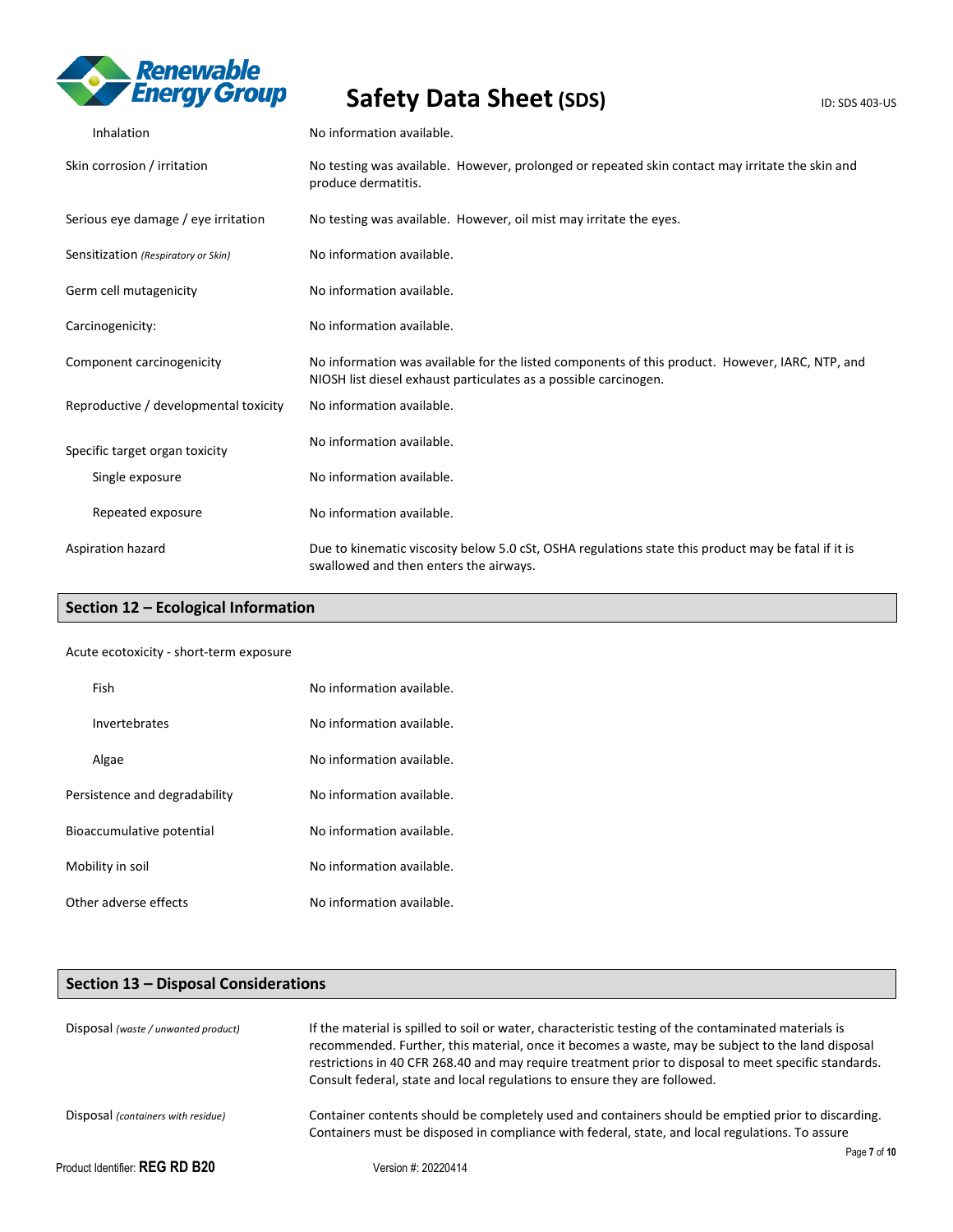

proper disposal of empty containers, consult federal, state and local regulations and disposal authorities.

# **Section 14 – Transport Information**

|                                                | International                          | <b>Domestic</b>                                                                    |
|------------------------------------------------|----------------------------------------|------------------------------------------------------------------------------------|
| <b>ID Number</b>                               | <b>UN1202</b>                          | NA1993                                                                             |
| Proper Shipping Name                           | Diesel fuel                            | Diesel Fuel                                                                        |
| <b>Transport Hazard Class</b>                  | 3                                      | Combustible (Bulk only)                                                            |
| Packing Group                                  | III                                    | $\mathbf{III}$                                                                     |
| Placard                                        | Flammable Liquid                       | Combustible                                                                        |
| <b>Marine Pollutant</b>                        | <b>No</b>                              | <b>No</b>                                                                          |
| <b>Transport in Bulk Requirements</b>          | 242 (see 49 CFR §173.242)              | 241 (see 49 CFR §173.241)                                                          |
| <b>Special Transportation Provisions</b>       | 144, B1, IB3, T2, TP1                  | 144, B1, IB3, T4, TP1, TP29                                                        |
| Special Note                                   | This material may be reclassified as a | Combustible placard (bulk only). 49CFR                                             |
|                                                | combustible liquid (49 CFR 173.120(b)) | 172.504(f)(2) allows the use of the flammable                                      |
|                                                |                                        | placard for cargo tanks or portable tanks.                                         |
| Shipping Label                                 | <b>FLAMMABLE LIQUID</b>                | *Not required for containers under $\leq$ 119 gallons.<br>>119 gallons, see below. |
| Placard<br>(Shipment by truck or rail in bulk) |                                        | <b>OR</b>                                                                          |

# **Section 15 – Regulatory Information**

# **Inventory Listings**

| DSL         | $\boxtimes$ Listed $\Box$ Exempt |
|-------------|----------------------------------|
| <b>TSCA</b> | $\boxtimes$ Listed $\Box$ Exempt |

### **U.S. Federal Regulations**

**CERCLA**: This material, as supplied, does contain some substances regulated as hazardous substances under the Comprehensive Environmental Response Compensation and Liability Act (CERCLA) (40 CFR 302) or the Superfund Amendments and Reauthorization Act (SARA) (40 CFR 355). Although there is a "petroleum exclusion" clause which exempts crude oil (along with fractions of crude oil and products – both finished and intermediate) from the CERCLA 103 reporting requirements, there may be specific reporting requirements at the local, regional, or state level pertaining to releases of this material.

**Clean Water Act:** This product does not contain any chemicals regulated as toxic pollutants pursuant to the Clean Water Act (40 CFR 401.15) when used as recommended.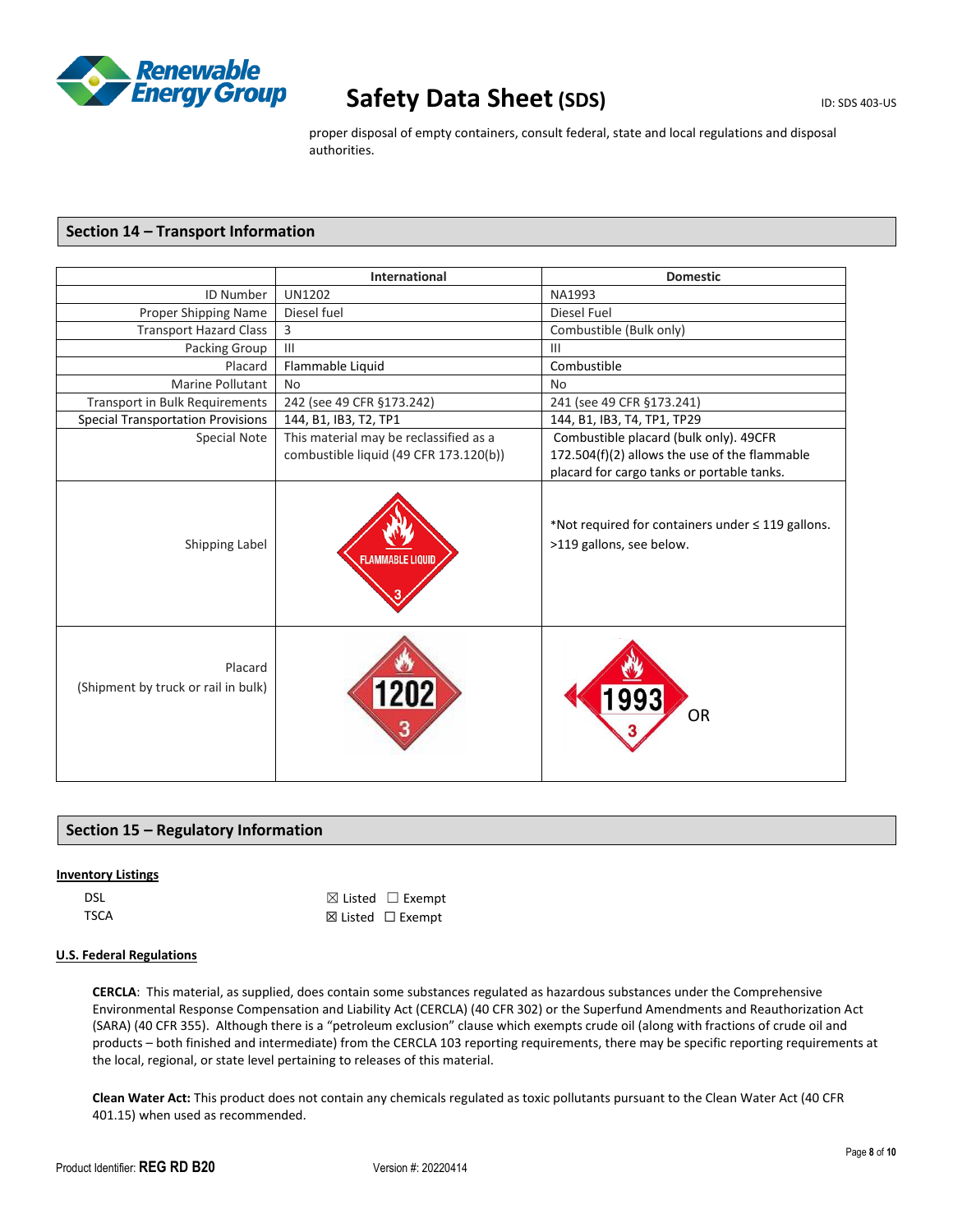

### **SARA 311/312 Hazard Categories:**

| <b>Hazard Class</b>                                                         |
|-----------------------------------------------------------------------------|
| Skin Irritation                                                             |
| Eye Irritation                                                              |
| <b>Aspiration Hazard</b>                                                    |
| Flammable Liquid                                                            |
| $\boxtimes$ Hazard Not Otherwise Classified (HNOC) – see Section 2 for more |
| information                                                                 |

# **U.S. State Regulations**

#### **California Proposition 65**:

 $\boxtimes$  This product does not contain any Proposition 65 chemicals.

**U.S. State Right-to-Know Regulations**: This product does not contain chemicals listed in U.S. State Right-to-Know Regulations.

### **Section 16 – Other Information**

Issuing Date: Jan 31, 2017

Revision Date: April 14th, 2022

Version #: 20220414

Revision Note: Added product synonym.

WARNING: POTENTIALLY HAZARDOUS MATERIAL. IMPROPER USE OR MISHANDLING CAN RESULT IN SERIOUS INJURY OR DEATH. THIS PRODUCT CONTAINS SUBSTANCES WHICH, IF MODIFIED, MAY BE FLAMABLE AND MAY BURN OR EXPLODE IF HEATED OR EXPOSED TO FLAME OR OTHER IGNITION SOURCE OR WATER, OXIDIZING AGENTS, ACIDS OR OTHER CHEMICALS. AVOID INGESTION, INHALATION AND CONTACT WITH SKIN AND EYES.

### **Disclaimer:**

**The information provided on this SDS is correct to the best of our knowledge, information and belief at the date of its publication. The information given is designed only as a guide for safe handling, use, processing, storage, transportation, disposal and release and is not to be considered as a warranty or quality specification. The information relates only to the specific material designated and may not be valid for such material used in combination with any other material or in any process, unless specified in the text.**

**End of SDS**